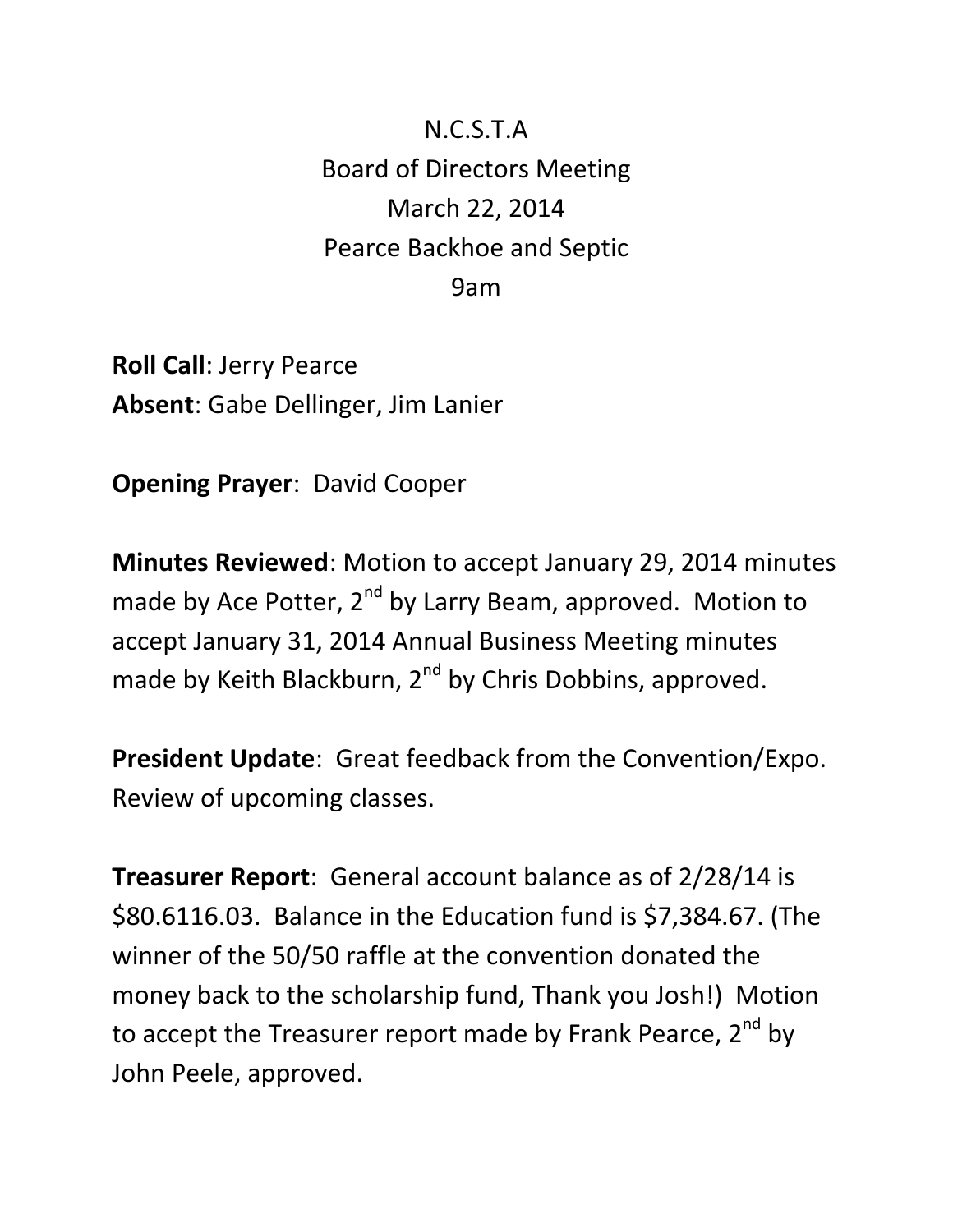## **Administrator Update**:

- Vendor feedback positive. Some were upset about it being only one day, but they did get a lot of exposure in that one day.
- Attendance was great!! 728 attended even with bad weather!
- 152 already preregistered for the Asheville class this coming week.
- New for 2014, All class attendees will have to show a photo ID. NCOWCICB made this decision to keep wives from attending class for the husband, or employee for the boss, etc. We will have to do this at our convention as well.
- Website needs updating. Motion made by Jimmy Shoaf , 2<sup>nd</sup> by David Cooper to pay for updates, approved.
- NCSTA now has a facebook. Please submit tips, etc for our page.
- We have had a problem with RS not preregistering for classes and this causes bottle necks at check in. We have allowed them to attend for free and all we ask is that they preregister. Discussion about charging if they DO NOT preregister. David Wallwork makes a motion that if a RS does not preregister, they must pay the same late fee as paying members. 2<sup>nd</sup> by Chris Dobbins, approved.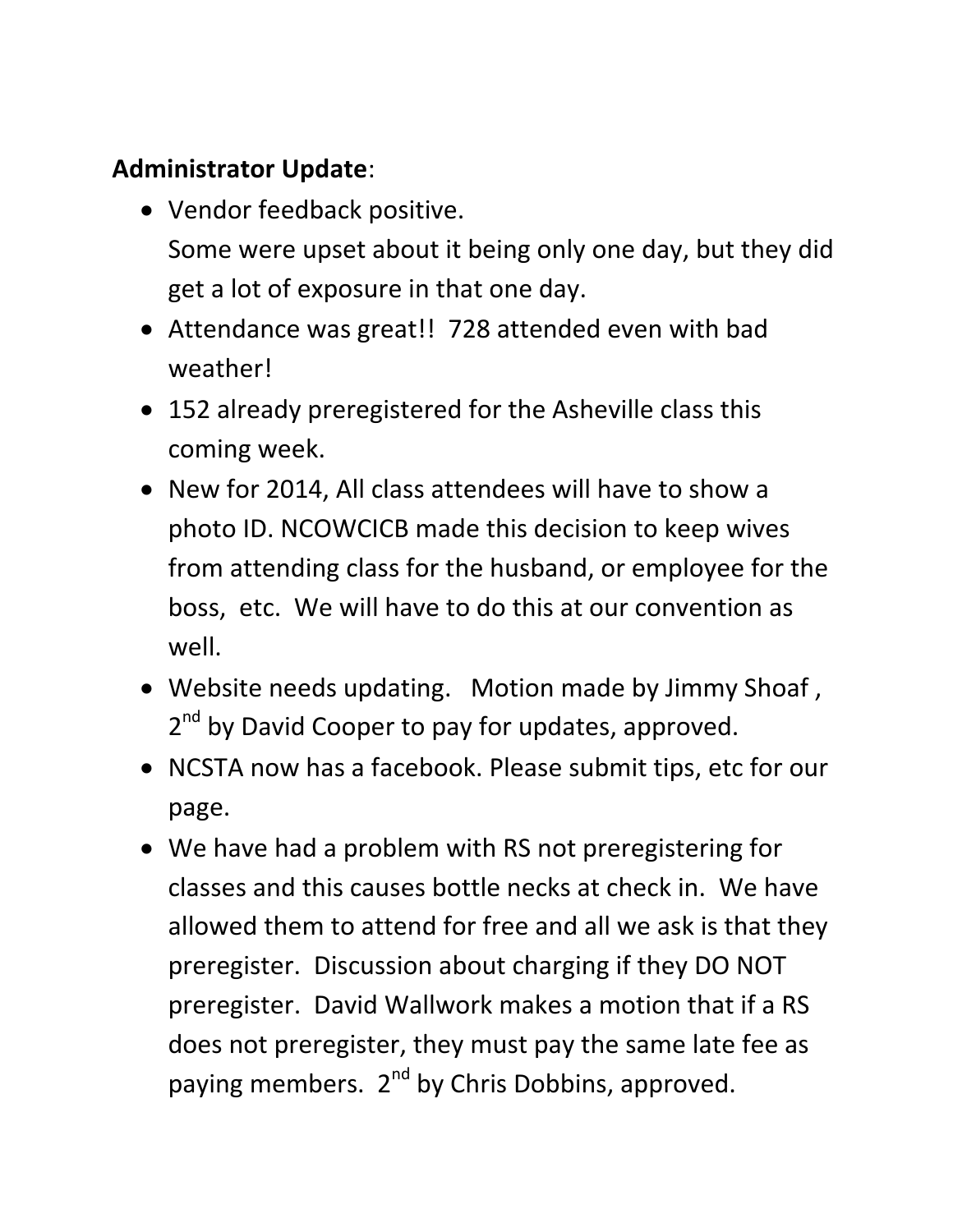- Dates for 2015 Convention is January 28-30<sup>th</sup>. This is the 25<sup>th</sup> Anniversary of NCSTA.
- Possible class topics: Drug Enforcement officers talk about Crystal Meth and how to identify before you pump, Introduction to Excel, Pump Truck hands on class inches of Mercury vs. Vacuum Pressure, Panel box hands on class, Air tight risers.
- Giveaway for  $25<sup>th</sup>$  Anniversary. Motion made by Latt Moretz for Duffle bags with our logo.  $2<sup>nd</sup>$  by Larry Beam, approved.
- Email is changing to a free service, new address will most likely be: [ncsta@gmail.com](mailto:ncsta@gmail.com)
- Emerald Enterprise would like to get a scanning service to scan all old documents. David Wallwork made a motion to get a quote on this service,  $2^{nd}$  by Latt Moretz, approved.
- Discussion about the Board members and spouses coming to Hickory on Tuesday night before Convention and go out to eat to celebrate 25 years!

## **Lobbyist Update**:

- Review of Convention
- Attended The Precast Show in Houston Tx. Our Association was singled out as one of the best in the Nation. Doug also spoke twice at the Pumper Show in February.